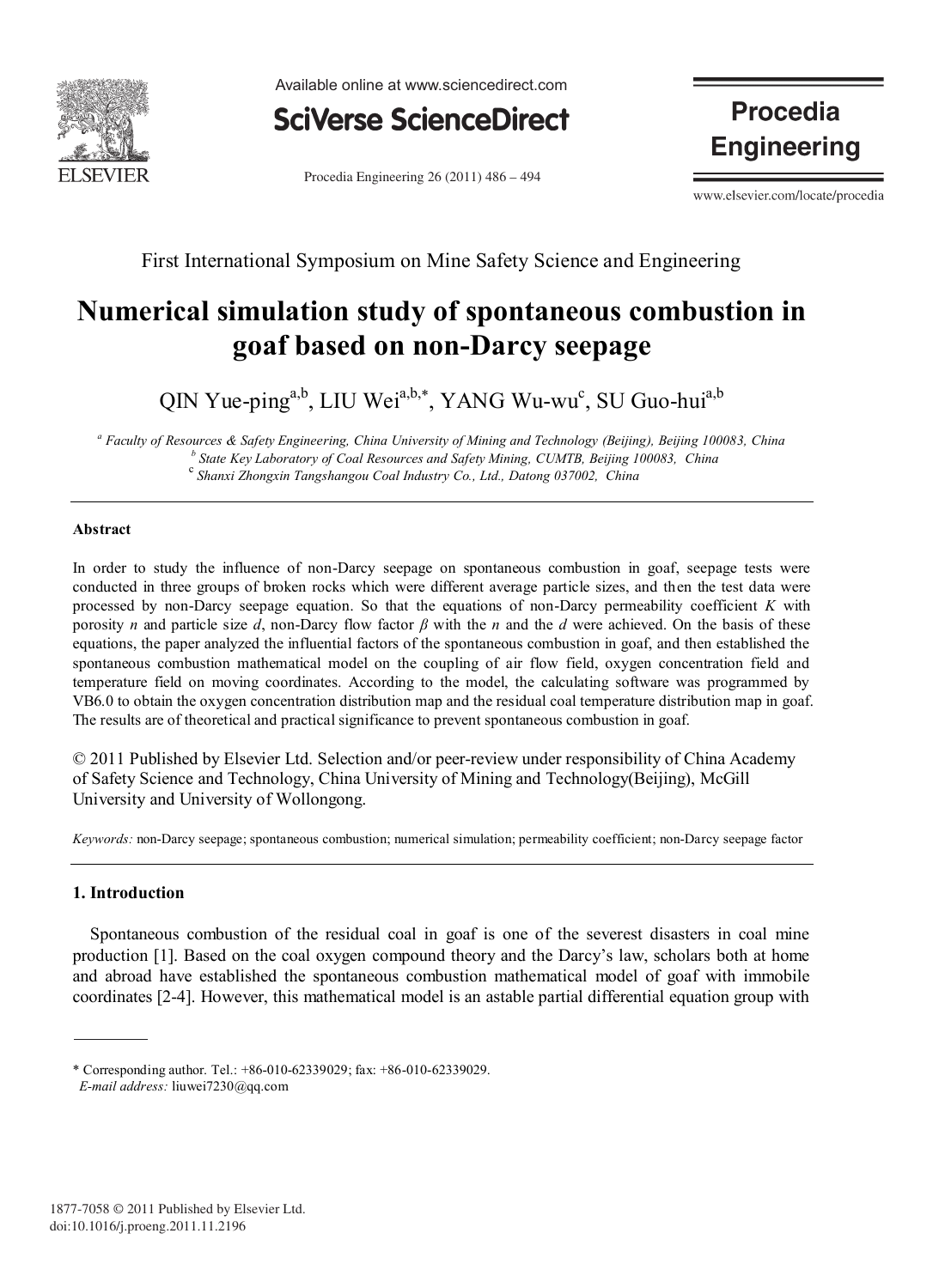moving boundary which makes the model very difficult to be solved. In addition, the gas flow in goaf is considered to be non-Darcy seepage. The mathematical model established by Darcy's law will cause certain error. In order to solve these two problems, this paper established the spontaneous combustion model of goaf based on non-Darcy seepage, using mobile coordinates to deal with the moving boundary problem [5-6].

#### **2. The broken rock percolation test**

From macroscopic view, the goaf space is so large that the broken rocks in it can be seen as continuous porous medium for analysis [5]. In goaf, laminar flow coexists with transitional flow and turbulent flow. Therefore, the gas flow in goaf does not completely obey the Darcy's flow. The permeability coefficient is an important parameter for the study of broken rock seepage in goaf, which is related to the porosity and the particle size of broken rock. In order to obtain the fluid seepage law in broken rock, the broken rock percolation tests have been completed with seepage instruments which match MTS815.02 servomachine [7-9], and then based on the similarity principle of fluid, the law was applied into the goaf.

In the seepage tests, three groups of broken rocks which respectively was the average particle size of 1.125mm, 2.25mm and 4.5mm are used. The same grit rock sample was loaded into permeation apparatus. After that the axial displacements were controlled to make the rock sample porosity respectively reach 0.3, 0.2 and 0.1, and then in each axial deformation three different seepage velocity were set up separately for  $3.12 \times 10^{-5}$  m/s,  $6.25 \times 10^{-5}$  m/s and  $9.38 \times 10^{-5}$  m/s. The test data was shown in table 1. The seepage velocity and the pore pressure gradient, obtained from the same porosity and particle size, was separately done linear fitting and nonlinear fitting. Taking the rock sample of the average granularity 2.25 mm and the porosity 0.2 for example, the fitting curve was shown in Fig. 1.



Fig.1 Fitting of seepage velocity and pore pressure gradient

In Fig.1, the correlation coefficient of the nonlinear fitting is bigger than that of the linear fitting, which is proved that the relationship of seepage velocity and pore pressure gradient is more suitable for Forchheimer type non-Darcy seepage equation. The equations from the nonlinear fitting were processed by Formula (1) to obtain the non-Darcy permeability coefficient *K* and the non-Darcy flow factor *β*. The specific data are in Table 1.

Forchheimer type non-Darcy seepage equation can be expressed as: